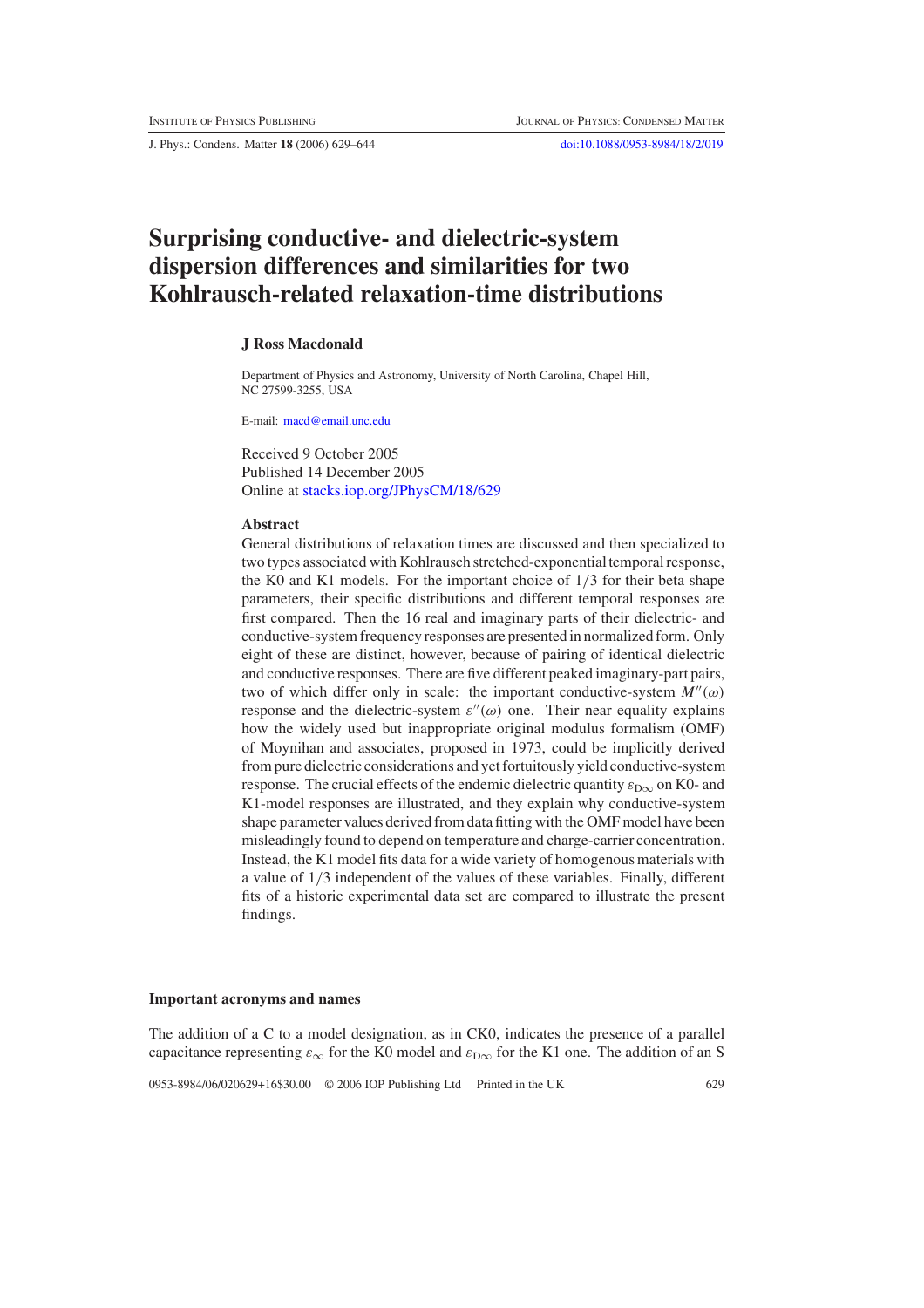to a composite model, as in CK1S, indicates the presence of a series constant-phase-element electrode-polarization element in the model.

| CMF    | corrected modulus formalism |
|--------|-----------------------------|
| $\cap$ |                             |

- CSD conductive-system dispersion DRT distribution of relaxation times
- DSD dielectric-system dispersion
- KD Kohlrausch DSD response model; K0 model with shape parameter  $\beta_D$
- K0 Kohlrausch CSD response model or DSD one (K0 DSD); shape parameter  $\beta_0$
- K1 Kohlrausch-derived CSD or DSD response model; shape parameter  $\beta_1$
- OMF original modulus formalism; K1 model with shape parameter  $\beta_{1M}$
- SE stretched exponential; see equation [\(1\)](#page-1-0)
- UN the K1 CSD model with its shape parameter,  $\beta_1$ , fixed at  $1/3$

## **1. Introduction**

<span id="page-1-0"></span>There has been considerable confusion associated with dispersive frequency responses arising from different distributions of relaxation times (DRTs), confusion to which I have contributed my share. Therefore, a purpose of the present work is to try to resolve such past confusion and to explore and compare different response possibilities. To do so, I start with a single seed: the important Kohlrausch stretched-exponential (SE) temporal response,

$$
\phi_k(t) = \exp[-(t/\tau_o)^{\beta_k}] \qquad 0 < \beta_k \leq 1,\tag{1}
$$

with  $k = D$  or 0, as discussed below. I then investigate the tree that grows out of this seed. how it exfoliates, and then how its myriad temporal and frequency-domain results may be differentiated. In the frequency domain one deals with immittances, and the results of primary theoretical and experimental interest are those that show dispersed peaked response. Further, it is they that yield the important similarities and differences discussed herein. The choice of equation [\(1\)](#page-1-0) is relevant both because of its endemic appearance in past experimental and theoretical work and because it leads, with a specific fixed choice of  $\beta_k$ , to frequency response that fits data for a wide variety of materials, temperatures, and charge-carrier concentrations. A list of acronyms is given above.

In the present work, I follow conventional usage of the word 'relaxation' as applied to electrical responses, although it should properly be replaced by 'retardation' [\[1\]](#page-15-0). Further, I use 'relaxation' as a blanket term indicating decay from an initial state to a final one when referring to relaxation times and DRTs. In 1994 Phillips suggested that relaxation in complex (disordered) systems is one of the most important unsolved problem in physics today [\[2\]](#page-15-1), and it is still a source of mystery, inadequate understanding, and opportunity.

More specifically, it is useful to make the distinction between relaxation of Debye type that involves only a single relaxation time, and dispersive relaxation, where either many discrete response times are present or a continuous distribution of response terms is an appropriate description of the situation. Here, as usual, the work is concerned with continuous DRTs, although discrete and continuous DRT responses have been discussed in, for example, [\[3–5\]](#page-15-2).

Some of the complexity and misunderstanding present in the area of dispersive frequency response arises from the existence of such response involving either dielectric-system dispersion (DSD) or conductive-system dispersion (CSD), commonly represented by either a distribution of dielectric relaxation times or by one of resistivity relaxation times, respectively. In the past, actual CSD data sets, which often show thermally activated response with essentially the same activation energy for the dc resistivity,  $\rho_0$ , and for the characteristic relaxation time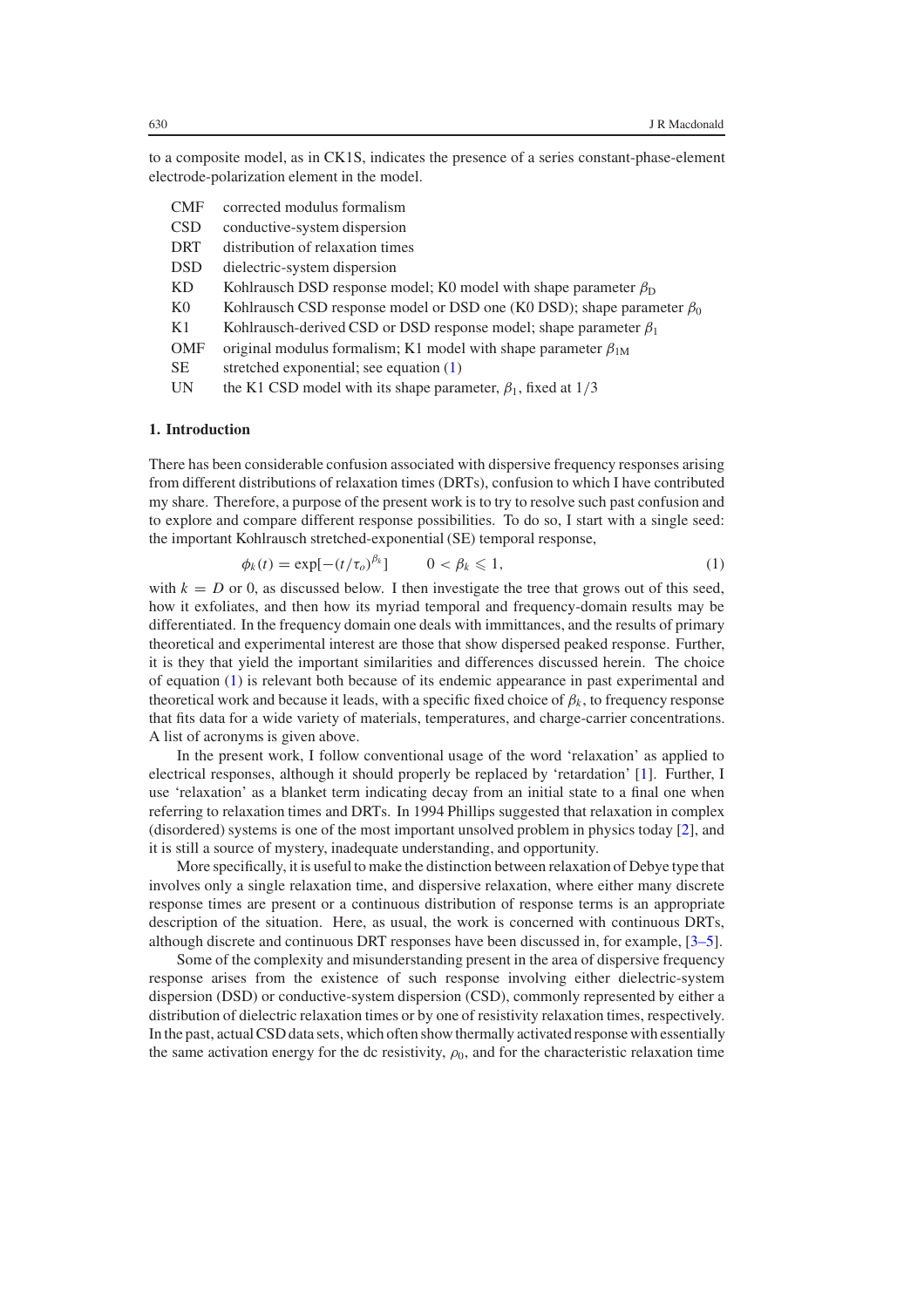| Some previous and current<br>work; refs. | Tau variables: $\tau$<br>$x \equiv \tau/\tau_o$                                         | Tau variable: $y \equiv \ln(\tau/\tau_o) = \ln(x)$ . See<br>equations $(2)$ – $(4)$                                                             |
|------------------------------------------|-----------------------------------------------------------------------------------------|-------------------------------------------------------------------------------------------------------------------------------------------------|
| Böttcher and Bordewijk; [6]              | $g(\tau)$ {0, $\infty$ }                                                                | $G(\ln \tau) = \tau g(\tau)$ { $-\infty, \infty$ } DSD                                                                                          |
| Moynihan et al; [7]                      | $g(\tau)$<br>$\{0, \infty\}$                                                            | Not identified, but their table 1 presents<br>approximate $\tau g(\tau)$ DSD values. See<br>corrected results in figure 1 of [9]                |
| Lindsay and Patterson; [8]               | $\rho(\tau)$ {0, $\infty$ }                                                             | $G(\tau) = \tau \rho(\tau)$ { $-\infty$ , $\infty$ } DSD                                                                                        |
| Macdonald; $[9-11]$                      | $G(\tau)$ , $G_{\text{D}}(\tau)$<br>$G_0(x) \equiv \tau_o G_0(\tau)$<br>$\{0, \infty\}$ | $F(v) \equiv \tau G(\tau)$ { $-\infty$ , $\infty$ } DSD<br>$G_1(x) = (x/\langle x \rangle_0) G_0(x)$ CSD<br>$\{0, \infty\}$                     |
| This work                                | $g_0(\tau) = g_D(\tau)$<br>$g_k(\tau)$ {0, $\infty$ }                                   | $F_0(y) \equiv \tau g_0(\tau)$ { $-\infty$ , $\infty$ } CSD, DSD<br>$F_1(y) \equiv x F_0(y)/\langle x \rangle_{01}$ , $\{-\infty, \infty\}$ CSD |

<span id="page-2-1"></span>**Table 1.** Comparison of notations for relaxation-time distribution functions. Here, τ*<sup>o</sup>* is the characteristic relaxation time of the response model. DSD or CSD describe the type usually involved, and the integration limits for normalization are listed as {*a*, *b*}.

of the response,  $\tau_o$ , have often been characterized as involving dielectric response, perhaps because the data were shown and analysed at the dielectric immittance level. As we shall see, however, there are significant differences between CSD data presented at the complex dielectric level and DSD data at that level. Dispersive CSD data sets involve mobile charged entities (monopoles), while dispersive DSD ones involve dipoles and possibly higher multipoles.

For easy comparison, all synthetic responses are presented in normalized form. Section [2](#page-2-0) first deals with DRTs in general, especially their three levels, and then compares the two most important ones graphically for specific Kohlrausch DRT response choices. Next, in section [3,](#page-4-0) the accurate temporal responses following from these DRTs are briefly discussed. Then in section [4,](#page-4-1) all normalized DSD and CSD immittance frequency responses for the important choice  $\beta = 1/3$  are illustrated and compared, with emphasis on the five possible imaginary-part peaked responses. Section [5](#page-8-0) compares the still widely used original modulus formalism (OMF) frequency response with its corrected version (the CMF) and shows how misconceptions in the derivation of the OMF nevertheless led to important but misinterpreted results. Section [6](#page-10-0) then shows how normalized CSD responses are modified by the presence of the frequencyindependent pure dielectric constant quantity  $\varepsilon_{D\infty}$ , while section [7](#page-13-0) compares fitting of the frequency-response data of an ionic glass with OMF and CMF conductive-system-dispersion models, with and without taking account of electrode polarization effects.

## <span id="page-2-0"></span>**2. Distributions of relaxation times**

Since a long, general review of DRTs and their responses is available [\[3\]](#page-15-2), it is sufficient here to begin by comparing different general DRT notations and relations and only then to consider three specific DRT types associated with the SE response of equation [\(1\)](#page-1-0). Table [1](#page-2-1) includes a partial list of DRT notations used by different authors. Although all these DRTs may be used to generate either DSD or CSD response, these terms are included in the table to indicate either the provenance of the work cited and/or the actual type involved.

In table [1,](#page-2-1) *k*-subscript values of *D*, 0, and 1 are included, with the  $k = 1$  choice involving equation [\(1\)](#page-1-0) only indirectly, as discussed below. Because there is no difference in form between the  $k = D$  and 0 DRTs, the  $k = 0$  designations apply to both here but their distinction is needed for CSD and DSD situations. Those designations without a subscript, such as  $F(y)$ ,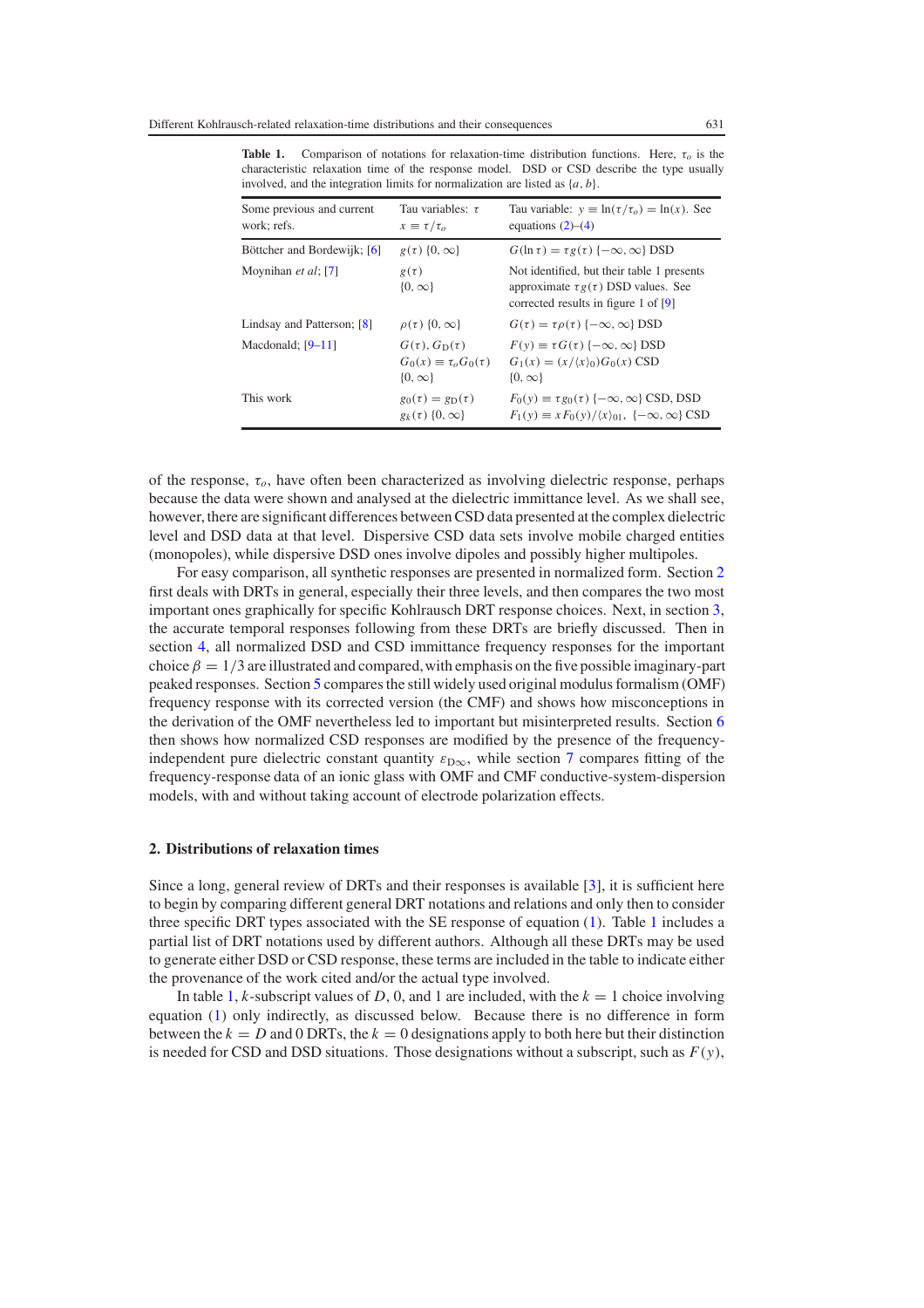<span id="page-3-0"></span>implicitly involve either  $k = D$  or 0 subscripts. Note that the DRTs in column two that involve an argument of  $\tau$  have the dimension of that of  $\tau^{-1}$ , while those in column three are dimensionless. The normalized  $\tau$  variable in column three is  $x \equiv \tau/\tau_o \equiv \exp(y)$ .

<span id="page-3-2"></span>So far we are still dealing with general DRTs, and relevant equations connecting important quantities are

$$
\phi_k(t) = \int_0^\infty \exp(-t/\tau) g_k(\tau) d\tau = \int_{-\infty}^\infty \exp[-(t/\tau_o) \exp(-y)] F_k(y) dy \quad (2)
$$

and

$$
I_k(\omega) = I'_k \pm iI''_k \equiv \frac{U_k(\omega) - U_k(\infty)}{U_k(0) - U_k(\infty)} = \int_0^\infty \frac{G_k(x)}{[1 + i\omega\tau_o x]} dx = \int_{-\infty}^\infty \frac{F_k(y)}{[1 + i\omega\tau_o \exp(y)]} dy
$$
\n(3)

for temporal and frequency responses. Here  $I_k(\omega)$  is the normalized frequency response and  $U_k(\omega)$  may represent any of the four immittances,  $\rho(\omega)$ ,  $M(\omega)$ ,  $\sigma(\omega)$ , or  $\varepsilon(\omega)$ : the complex resistivity, the complex modulus,the complex conductivity,and the complex dielectric constant, respectively, expressed in specific form. The  $k = D$  choice (with  $\pm \rightarrow -$ ), where  $U_{\text{D}}(\omega) = \varepsilon_{\text{D}}(\omega)$ , selects the DSD situation, while the  $k = 0$  or 1 (with  $\pm \rightarrow +$ ) ones are appropriate for two types of  $U_k(\omega) = \rho_k(\omega)$  CSD response.

So far so good when the form of a DRT is known, but here we want to start with a known temporal response, such as the stretched exponential of equation [\(1\)](#page-1-0), and find expressions for the DRTs associated with it, a difficult problem that is discussed in detail in [\[12\]](#page-15-7). Although an expression for  $g_k(\tau)$  may be obtained [\[8,](#page-15-6) [12\]](#page-15-7) by taking a Fourier–Laplace transform of the  $\phi_k(t)$  of equation [\(2\)](#page-3-0), when the specific SE form is used, closed-form analytic expressions for  $g_k(\tau)$  with  $k = D$  or 0 are only available for  $\beta_k = 1/3, 1/2, 2/3$ , and 1.

<span id="page-3-1"></span>Therefore, the formulae for the first two of these  $\beta_k$  values and special series ones for  $0 < \beta_k < 1$  are used in the LEVM complex-nonlinear-least-squares fitting and inversion computer program [\[13\]](#page-15-8) to obtain values of  $F_k(y) = \tau g_k(\tau)$  for  $k = D$  or 0, and for

$$
F_1(y) \equiv x F_D(y) / \langle x \rangle_{D1} \equiv x F_0(y) / \langle x \rangle_{01}.
$$
 (4)

<span id="page-3-3"></span>At least five-figure accuracy of these DRTs is available for the range  $0.2 \le \beta_k \le 0.8$  and it is somewhat less outside this range. Although  $F_1(y)$  may be calculated from either the  $k = D$  DSD or the equivalent  $k = 0$  CSD DRT, it turns out to be of primary importance for experimental CSD situations. Here,  $\langle x \rangle_{k1}$  is the average over the appropriate normalized DRT for  $k = D$  or 0, given by

$$
\langle x \rangle_{k1} = \beta_k^{-1} \Gamma(\beta_k^{-1}),\tag{5}
$$

where  $\Gamma$  is the Euler gamma function [\[8\]](#page-15-6). It follows that  $\langle x \rangle_{01}$  equals 2 or 6 for  $\beta_k = 1/2$  or 1/3, respectively. The  $k1$  subscript indicates that the average is over the  $F_k(y)$  DRT involving the  $\beta_1$  value. When the form of  $\phi_k(t)$  is known, one can calculate  $\langle \tau \rangle_k \equiv \tau_o \langle x \rangle_k$  from  $\langle \tau \rangle_k = \int_0^\infty \phi_k(t) \, dt$  [\[7,](#page-15-4) [8\]](#page-15-6).

Figure [1](#page-4-2) shows some Kohlrausch distributions for several values of  $(Kk, \beta_k)$ , where Kk denotes ones derived from SE Kohlrausch temporal response, as discussed above. We shall use KD, K0, and K1 to designate these DRTs and, as well, the temporal and frequency response models that follow from them when they are used in equations [\(2\)](#page-3-0) and [\(3\)](#page-3-2). The unnormalized  $(k, \beta_0) = (1, 1/3)$  dashed  $F_1$  curve was formed from the  $(0, 1/3)$   $F_0$  one by multiplying the latter by  $x \equiv \tau/\tau_o$ , where  $\tau_o$  is fixed at a normalization value of 1 s for all synthetic data results in the present work. Thus, the  $(0, 1/3)$  and unnormalized  $(1, 1/3)$  values are equal at the  $x = 1$  point. The unnormalized curve was then normalized by dividing by  $\langle x \rangle_{01} = 6$  to give the proper  $F_1(y)$  distribution.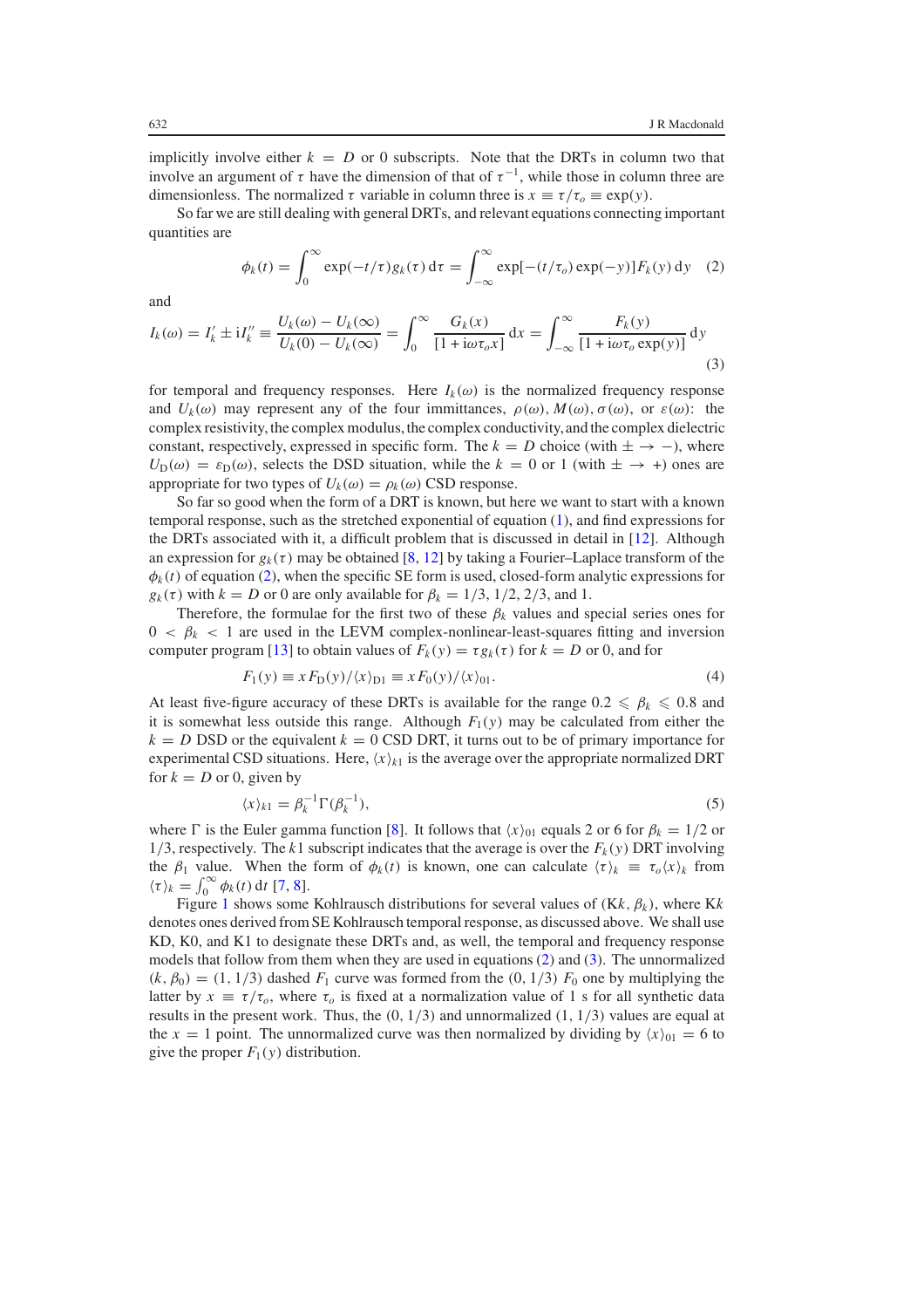<span id="page-4-2"></span>

**Figure 1.** Comparison of several Kohlrausch-derived distributions of relaxation times for K*k* models (with  $k = 0$  or 1) for  $\beta_0$  equal to 1/3 and 2/3 and  $\beta_1 = 1/3$ . Here and hereafter  $\tau_o = 1$  s.

<span id="page-4-0"></span>In addition to the  $\beta_k = 1/3$  results shown in the figure, a (0, 2/3) DRT curve is also included because it turns out that the corresponding CSD K0 frequency-response curve with  $\beta_0 = 2/3$  and the CSD K1 one with  $\beta_1 = 1/3$  both lead to a high-frequency limiting log-log slope of  $\sigma'(\omega)$  of 2/3 [\[14,](#page-15-9) [15\]](#page-15-10), although their DRTs are evidently quite different. Finally, the peak value of the  $(0, 1/3)$  and  $(1, 1/3)$  DRT curves are about 0.137 and 0.308, respectively, while those for  $(0, 1/2)$  and  $(1, 1/2)$  are about 0.242 (as in figures 1 and 3 of [\[9\]](#page-15-5)) and 0.462, respectively.

## **3. K0 and K1 temporal responses**

Since  $\phi(t)$  response curves have been discussed previously for SE models with various values of  $\beta$  as well as for some other models [\[14,](#page-15-9) [16,](#page-15-11) [17\]](#page-15-12), only the temporal responses following from the DRTs of figure [1,](#page-4-2) using equation [\(2\)](#page-3-0), are considered here and are shown in figure [2.](#page-5-0) The  $(0, 1/3)$  and  $(0, 2/3)$  curves are necessarily of exact SE form. Even though the  $(1, 1/3)$ curve appears quite similar to the  $(0, 2/3)$  one except for displacement in time, it is appreciably different. Not only do the two responses differ in their shapes in the  $0.7 < \phi < 1$  region but log–log plots show that they approach zero appreciably differently. In fact, when the  $(1, 1/3)$ data were fitted with a  $(0, \beta_0)$  SE model, the relative standard deviation of the fit,  $S_F$ , turned out to be about 0.04 and the  $\beta_0$  estimate was close to 0.53.

<span id="page-4-1"></span>Specific deviations of the  $(1, 1/3)$  data from SE form are discussed in [\[17\]](#page-15-12). Finally, note that  $\phi_D$  behaviour (formally the same as that of the  $\phi_0$  curves shown) is closely related for DSD situations to the transient current response resulting on application of a step function potential to the material, or to discharge from a fully charged condition. The normalized transient current for either situation is directly related to  $-d\phi_D/dt$  [\[8\]](#page-15-6). For CSD situations, however, the  $\phi_k$  curves of figure [2](#page-5-0) represent charge-carrier correlation functions [\[14,](#page-15-9) [17\]](#page-15-12).

## **4. All K0- and K1-model frequency responses**

These responses are calculated using in equation [\(3\)](#page-3-2) the  $F_0$  and  $F_1$  DRTs discussed in section [2.](#page-2-0) We begin with the calculation of  $I_k(\omega)$  results, for  $k = 0$  and 1, separately for DSD and CSD situations, all with  $\beta_k = 1/3$ . Thus all such results are normalized and represent only basic K0- and K1-model responses for these situations. Where needed, let C and D subscripts denote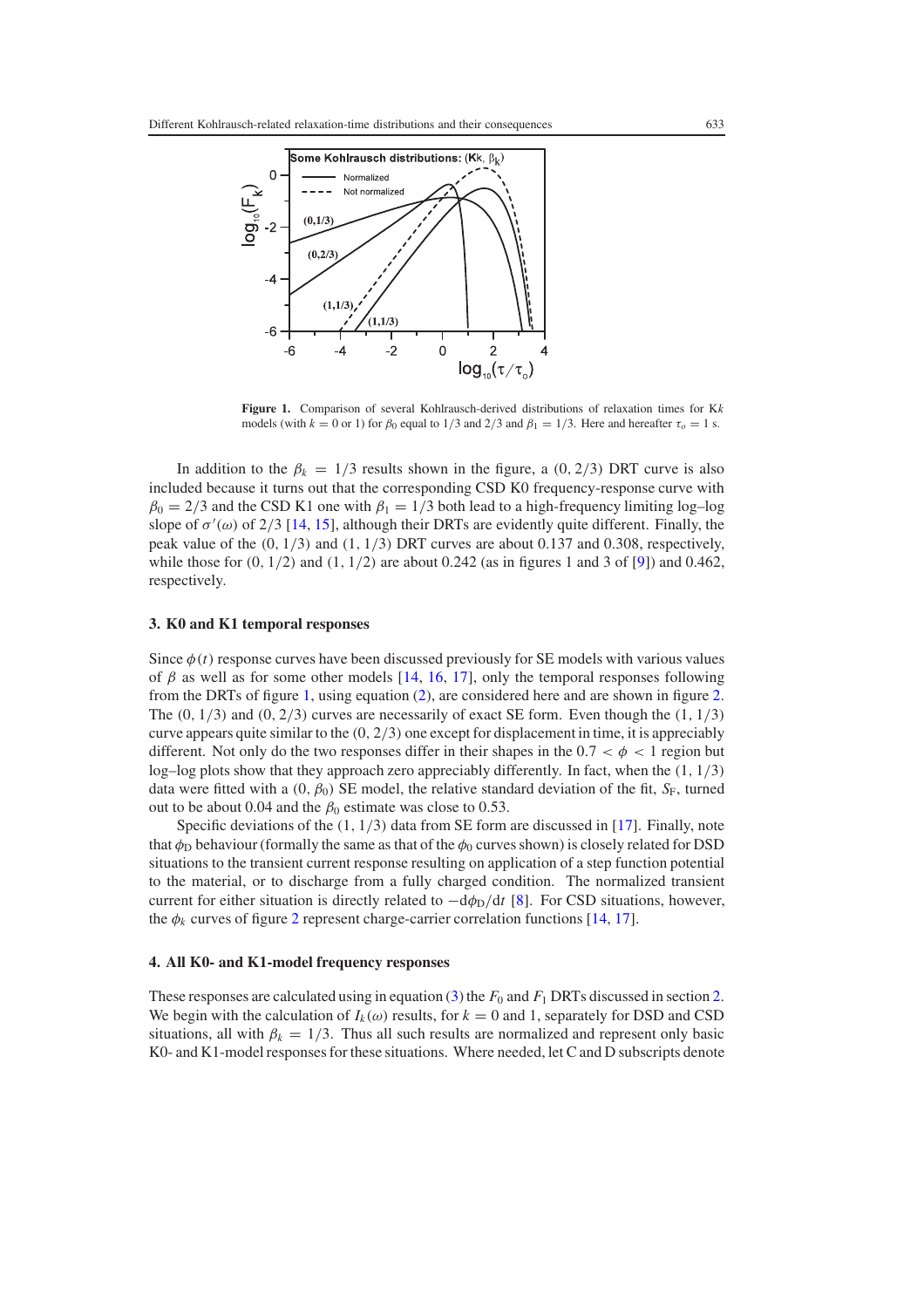<span id="page-5-0"></span>

**Figure 2.** Comparison of three  $\phi_k$  temporal response functions associated with the normalized DRTs of figure [1.](#page-4-2) The  $(1, 1/3)$  $(1, 1/3)$  $(1, 1/3)$  one follows from the normalized  $(1, 1/3)$  DRT of figure 1, not from the un-normalized one.

CSD and DSD situations and response quantities. It is worth emphasizing, however, that since we shall often use the K0 designation to include both the KD model (which involves a DSD relaxation-time distribution) and a CSD situation associated with a resistivity DRT, a K0 model will usually be qualified with either DSD or CSD as necessary.

The actual calculations, using LEVM and  $k = 0$  and 1, involved the DSD normalization choices  $\varepsilon_k(0) = \varepsilon'_D(0) \equiv \varepsilon_{D0} = 1$ ,  $\varepsilon_k(\infty) = \varepsilon'_D(\infty) \equiv \varepsilon_{D\infty} = 0$ , and  $\tau_o = 1$  s, and the CSD ones  $\rho_k(0) = \rho_{00} = \rho_0 = 1 \Omega$  cm,  $\rho_k(\infty) = \rho_\infty = 0$ , and  $\tau_o = 1$  s. These choices lead, for example, to the normalized CSD response  $I_1(\omega) = U_1(\omega)/U_1(0) = \rho_1(\omega)/\rho_0 \equiv \rho_C$ , and to the normalized DSD response  $I_0(\omega) = U_0(\omega)/U_0(0) = \varepsilon_0(\omega)/\varepsilon_{D0} \equiv \varepsilon_D$ . There are separate normalized response quantities, both denoted by  $\rho_C$  and  $\varepsilon_D$ , for the K0 and K1 models.

The general relations between the four different immittances are  $M = i\omega \varepsilon \sqrt{\rho}$ ,  $\sigma = i\omega \varepsilon \sqrt{\varepsilon}$ ,  $\varepsilon = 1/M$ , and  $\rho = 1/\sigma$ , where  $\varepsilon_V$  is the permittivity of vacuum. When applying these relations to calculate the three remaining normalized responses from either the normalized quantity  $\rho_C$ or  $\varepsilon_D$  for either CSD or DSD situations, respectively, it is appropriate to set  $\varepsilon_V$  equal to 1 s rad<sup>-1</sup> in order for all the resulting immittances, such as  $\varepsilon_C$  or  $\rho_D$ , to be normalized as well.

The second column of table [2](#page-6-0) shows all the various normalized immittance notations for the K0 and K1 models. Note that because each of the listed pairs is calculated from the same DRT, such responses as  $\rho_c$  and  $\varepsilon_D$  for a given Kk model are exactly the same but apply at different immittance levels. The bold-faced numbers in column 2 of the table denote those responses whose imaginary parts are of peaked character, ones of particular interest. For the rows designated by the numbers **4** and **5**, the peaked CSD imaginary-part response is that of  $\varepsilon_c$ after subtraction of the effects of  $\rho_0$ ; thus it is denoted  $\varepsilon''_{\rm CS}$ . In table [2,](#page-6-0)  $v_p$  is the frequency at the peak of any peaked imaginary-part response and  $\tau_p \equiv 1/(2\pi \nu_p)$  is the corresponding value of  $\tau$  at the peak. In addition to the high-frequency limiting slopes of quantities listed in column 2, the table also includes the value of the width parameter *W* for peak-response curves. For Debye relaxation response,  $W \cong 1.144$ , the minimum value, that when dispersion is absent.

As table [2](#page-6-0) shows, there are only four different immittance response pairs or duals, and results are shown for each of them for the K0 and the K1 models. The real and imaginary parts of all these responses are shown in figures [3](#page-6-1) and [4](#page-7-0) and include the number identifications of the second column of table [2](#page-6-0) where appropriate. Note especially in the bottom panel of figure [4](#page-7-0) that the K0 and K1 imaginary parts of  $\varepsilon_{\text{C}}$  and  $-\rho_{\text{D}}$  approach equality in the low-frequency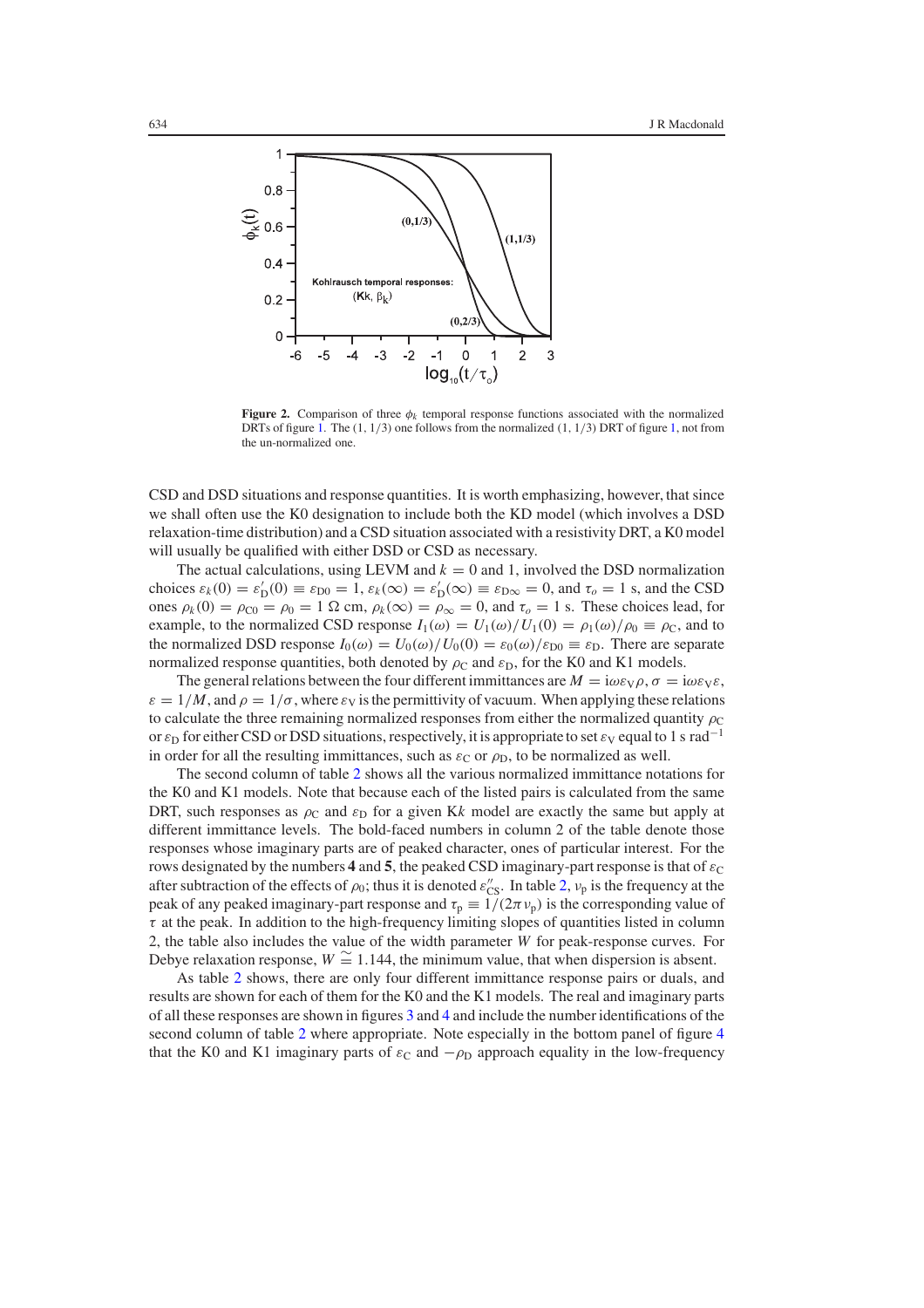<span id="page-6-1"></span>

<span id="page-6-0"></span>**Figure 3.** Comparison of real- and imaginary-part normalized frequency responses for K0 and K1 models representing conductive systems (subscript C) and dielectric ones (subscript D) at different immittance levels. See table [2](#page-6-0) for further letter and number information, including high-frequency slope values. As usual,  $-\rho''$  values are plotted along with  $\rho'$  values here and in figures [4](#page-7-0) and [5.](#page-8-1) Here and hereafter  $v_n = 1$  Hz.

**Table 2.** Normalized dispersion results for  $\beta_k = 1/3$ . Here IL denotes the immittance level, and C and D subscripts stand for conductive-system dispersion and dielectric-system dispersion types, respectively. The HF slope is the high-frequency-limiting log–log slope of a response curve, and *W* is defined as  $\log(\omega_{+1/2}/\omega_{-1/2})$ , where the  $\omega_{\pm 1/2}$  values are those at half-height of a peaked dispersion curve. Quantities in parentheses are associated with  $\varepsilon_{\text{CS}}^{"}$ . The identifying numbers 1-5 in column 2 are used in figures  $3-5$ .  $v_p$  is the peak frequency and  $v_n \equiv 1$  Hz.

| Model          | No., $(\mathrm{IL})_{\text{Type}}$                 | Peak<br>height | $\nu_{\rm p}/\nu_{\rm n}$ | $\tau_{\rm p}/\tau_o$ | HF real-<br>part slope | HF imag.-<br>part slope | Width W |
|----------------|----------------------------------------------------|----------------|---------------------------|-----------------------|------------------------|-------------------------|---------|
| K <sub>0</sub> | 1 $\rho$ <sub>C</sub> , $\varepsilon$ <sub>D</sub> | 0.1869         | 0.1064                    | 1.495                 | $-1/3$                 | $-1/3$                  | 3.251   |
| K1             | $2\rho_{\rm C}, \varepsilon_{\rm D}$               | 0.3254         | 0.004 403                 | 36.15                 | $-1$                   | $-4/3$                  | 1.894   |
| K <sub>0</sub> | $M_{\rm C}, \sigma_{\rm D}$                        |                |                           |                       | 2/3                    | 2/3                     |         |
| K1             | $3 MC$ , $\sigmaD$                                 | 0.0312         | 0.1064                    | 1.495                 | $\Omega$               | $-1/3$                  | 3.251   |
| K <sub>0</sub> | 4 $\varepsilon_{\rm C}, \rho_{\rm D}$              | (1.732)        | (0.004878)                | (32.63)               | $-2/3$                 | $-2/3$                  | (2.108) |
| K1             | $5 \varepsilon_{\rm C}, \rho_{\rm D}$              | (14.41)        | (0.001787)                | (89.06)               | $\theta$               | $-1/3$                  | (2.183) |
| K <sub>0</sub> | $\sigma_{\rm C}, M_{\rm D}$                        |                |                           |                       | 1/3                    | 1/3                     |         |
| K1             | $\sigma_C$ , $M_D$                                 |                |                           |                       |                        | 2/3                     |         |

region and that even after subtraction of  $\rho_0$  effects, they both approach their unsubtracted values in the high-frequency region but are appreciably different at lower frequencies.

The observant reader may be surprised that figure [4](#page-7-0) shows non-zero values of  $\rho_{Dk0} \equiv$  $\rho'_{Dk}(0)$  for both of the K0 and K1 curves, unexpected for a pure dielectric situation that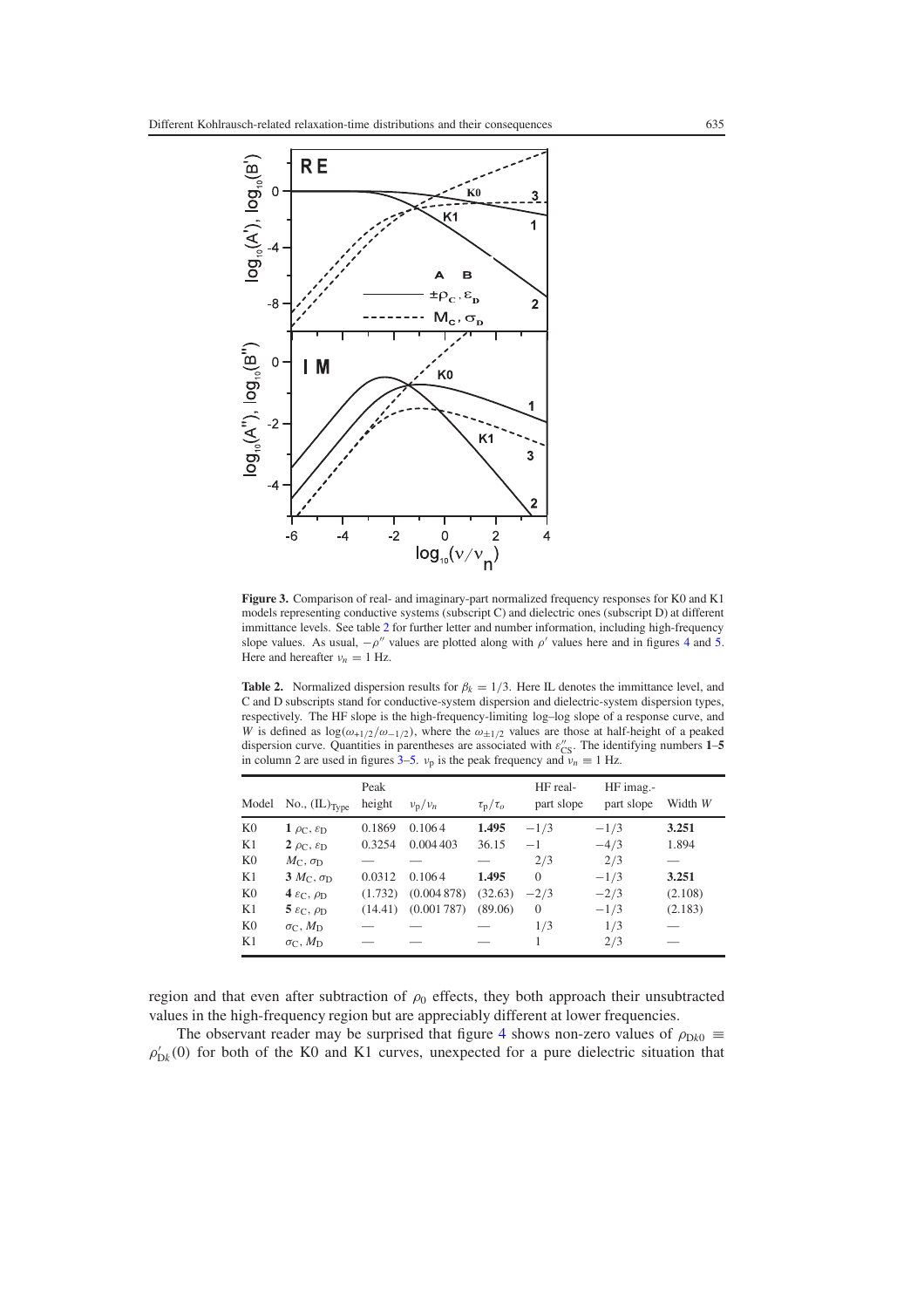<span id="page-7-0"></span>

**Figure 4.** Comparison of further real- and imaginary-part normalized frequency responses for K0 and K1 models representing conductive systems and dielectric ones at different immittance levels. In forming the  $\varepsilon''_{\text{CS}}$  responses, the effect of  $\rho_0$  has been subtracted.

involves no mobile-charge effects. It turns out for the present normalized parameters with the  $\beta = 1/3$  choice that for the K0 model  $\rho_{D00} = \varepsilon_{C00} = \varepsilon_{C1\infty} = 6$ , and for the K1  $\rho_{D10} = \varepsilon_{C10} = \Gamma(6)/\Gamma(3) = 60$  [\[8,](#page-15-6) [10,](#page-15-13) [14\]](#page-15-9). An expression for  $\varepsilon_{C1\infty}$  is presented in the following section. These results follow because in the general CSD case, where  $\rho_{\infty}$  is not necessarily 0 and  $\Delta \rho \equiv \rho_0 - \rho_\infty$ , one can first write, for  $k = 0$  or 1,

$$
\varepsilon_{\text{C}k0} = [(\Delta \rho)_k / {\{\varepsilon_{\text{V}}(\rho_{\text{C}k0})^2\}}] \langle \tau \rangle_k,\tag{6}
$$

where, as usual, we use  $\rho_0 = 1/\sigma_0$  to represent  $\rho_{Ck0}$  for either value of *k*. The dual of this equation, written for DSD conditions with  $k = D$ , is just [\[18\]](#page-15-14)

$$
\rho_{\rm D0} = [(\Delta \varepsilon)_{\rm D} / {\{\varepsilon_{\rm V}(\varepsilon_{\rm D0})}^2\}] \langle \tau \rangle_{\rm D},\tag{7}
$$

where  $\varepsilon_{D0} \equiv \varepsilon_{D00}$  and  $(\Delta \varepsilon)_{D} \equiv \Delta \varepsilon_{D} \equiv \varepsilon_{D0} - \varepsilon_{D\infty}$ . Although a pure dielectric system thus leads to a non-zero  $\rho_{D0}$ , the results in figure [3](#page-6-1) indicate that  $\sigma_{D0}$  is zero, in accordance with physical reality.

Figure [5](#page-8-1) shows complex-plane plot results for the three unsubtracted pairs that involve peaked imaginary-part response and linear plots for all five peaked imaginary-part responses, all normalized to peak heights of unity. As the figure shows, although the imaginary-part responses for the pairs identified as **1** and **3** in table [2](#page-6-0) are identical when further normalized in this fashion, their complex-plane responses are mirror images and the arrowheads show the direction of increasing frequency.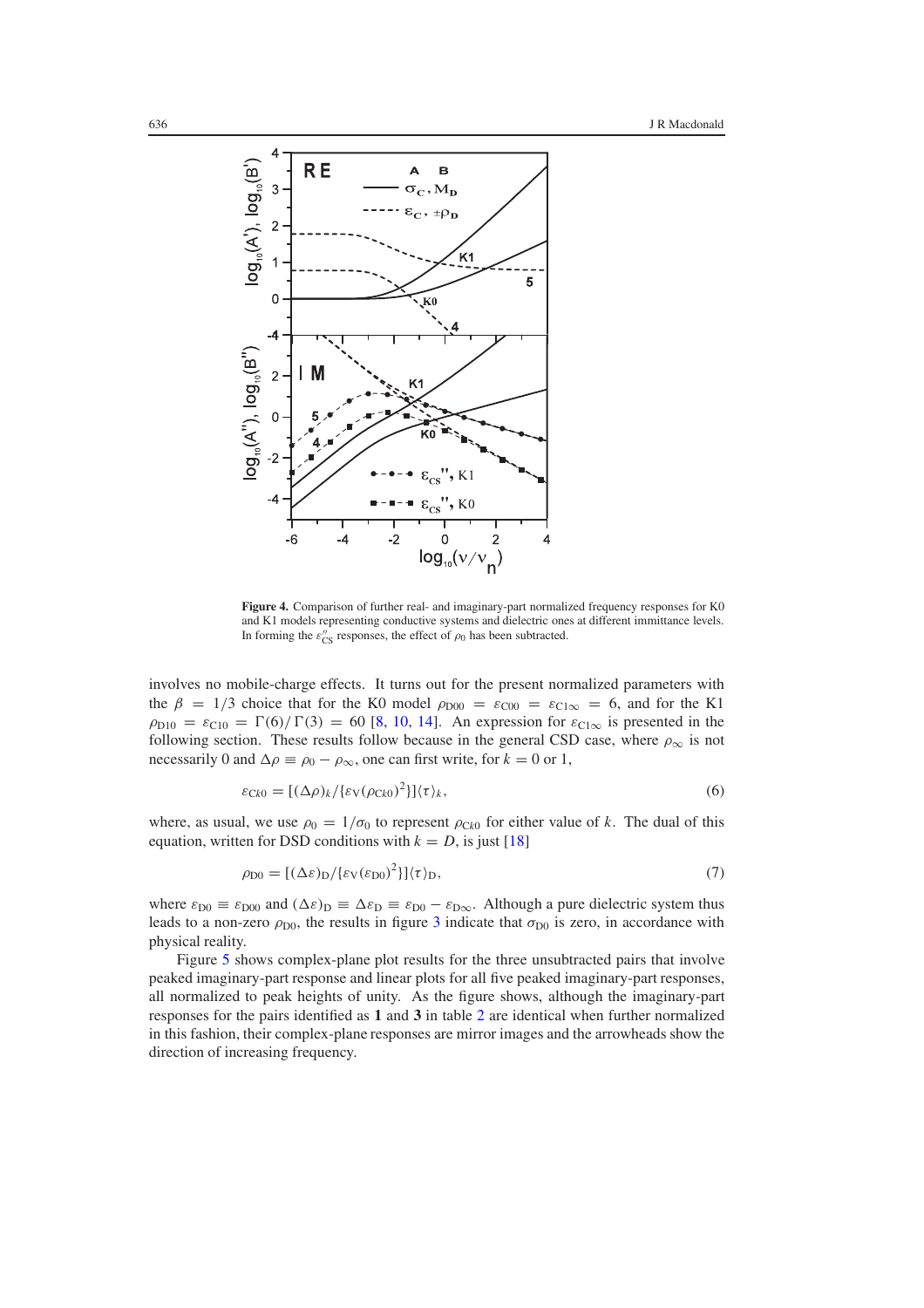<span id="page-8-1"></span>

**Figure 5.** (a) Normalized complex-plane responses for  $\beta_k = 1/3$  for the situations designated by the numbers **1**–**3** in table [2.](#page-6-0) The arrows show the direction of increasing frequency. (b) Imaginarypart responses, all normalized to a peak height of 1, for the situations designated by the numbers **1**–**5** in table [2.](#page-6-0)

#### <span id="page-8-0"></span>**5. CSD and DSD surprises**

Recent work [\[14,](#page-15-9) [15,](#page-15-10) [17,](#page-15-12) [19\]](#page-15-15) has demonstrated that the CSD K1 model with  $\beta_1 = 1/3$  fits a wide variety of experimental frequency-response data for homogeneous glasses and single crystals over appreciable ranges of temperature and concentration. Because this conclusion is supported by both theory and experiment, the resulting model has therefore been denoted by UN or U to emphasize its quasi-universality. Although such fits generally require that the effects of the frequency-independent dipolar dielectric constant,  $\varepsilon_{D\infty}$ , and of electrode polarization be separately included in a composite model, as discussed in sections [6](#page-10-0) and [7,](#page-13-0) here we continue to deal just with the basic K0 and K1 responses described in section [4.](#page-4-1)

<span id="page-8-2"></span>A ground-breaking macroscopic derivation and application of the K1 model for CSD frequency-response situations appeared in 1973 [\[7\]](#page-15-4), and its teachings have been used in a great many other publications up to the present. Because of this widespread use, even after a crucial defect in it was identified ten years ago, its further consideration seems justified. It made use of the present equations [\(1\)](#page-1-0) and [\(2\)](#page-3-0) and also of

$$
I_k(\omega) = \int_0^\infty \exp(-i\omega t) \left(-\frac{d\phi_k(t)}{dt}\right) dt,\tag{8}
$$

for  $k = D$  or 0, a one-sided Fourier transform that connects  $I_k(\omega)$  and  $\phi_k(t)$ . Since the K0 model for fitting CSD data was not introduced until 1997 [\[10\]](#page-15-13), it is clear that for the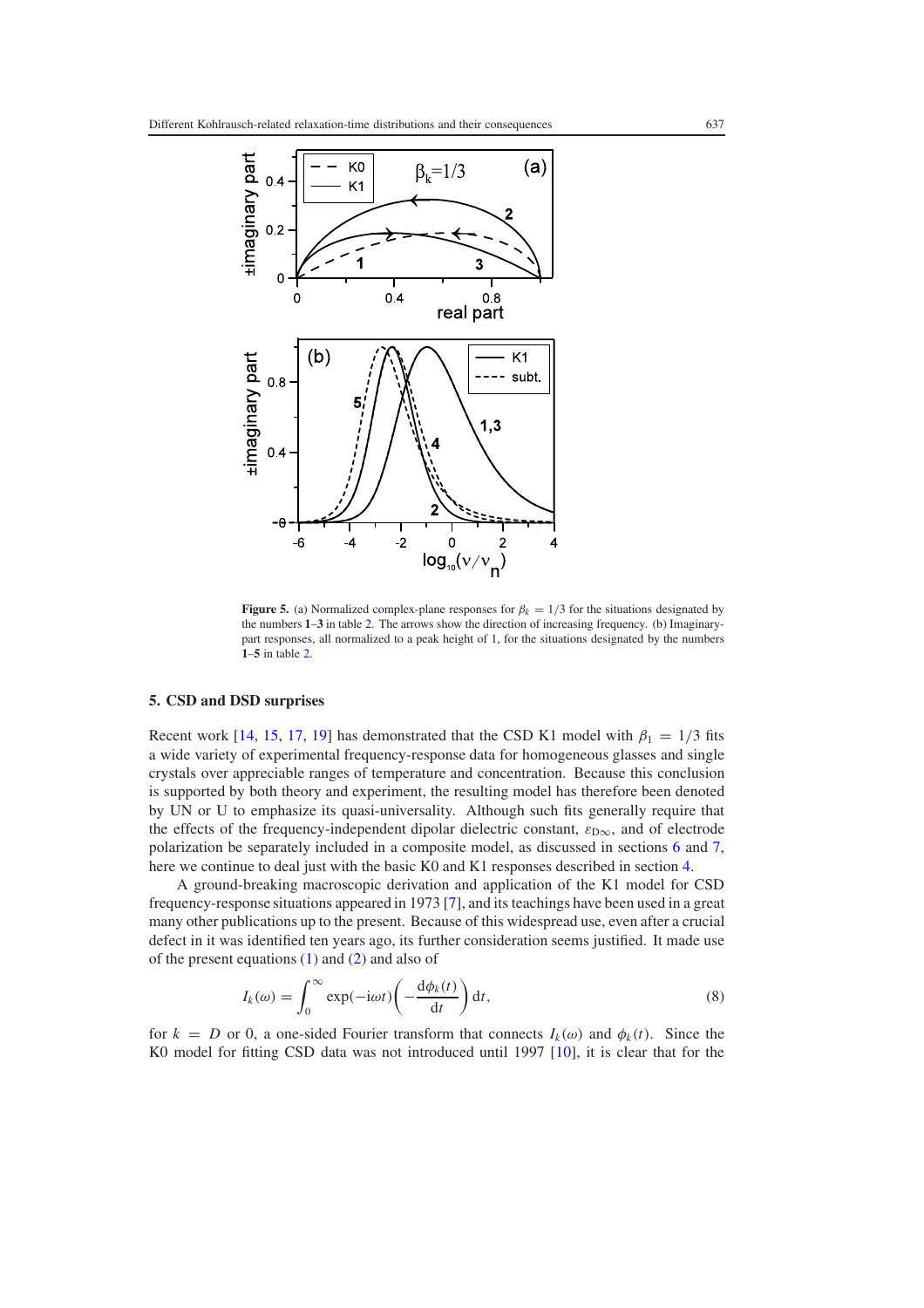1973 derivation *k* should be set to D in the above equation and also in equations [\(1\)](#page-1-0) and [\(2\)](#page-3-0), or equivalently, to 0 with the proviso that a DSD situation is involved. In fact, the  $I_D(\omega)$ introduced in [\[7\]](#page-15-4), and denoted  $N<sup>*</sup>(\omega)$  there, may be directly identified with the normalized K0 DSD  $\varepsilon_D(\omega)$  quantity listed as No. 1 in table [2](#page-6-0) and in figure [3,](#page-6-1) although Moynihan *et al* [\[7\]](#page-15-4) show a plot of it for  $\beta_0 = 1/2$  rather than 1/3.

These results lead to a surprising and hitherto unrecognized anomaly: how does a K0 DSD analysis lead to a K1 CSD response model? The answer is somewhat subtle and complicated, possibly explaining why the matter has escaped attention for 32 years. In brief, the reference [\[7\]](#page-15-4) derivation works because of a remarkable coincidence: namely, that except for a scaling difference associated with  $\langle x \rangle$ , table [2](#page-6-0) and figure [3](#page-6-1) show that the imaginary parts of the K0  $\varepsilon_{\text{D}}(\omega)$  response, identified by the bold-faced number 1, and that of the K1  $M_{\text{C}}(\omega)$ , identified by the number **3**, are identical. For the present  $\beta_1 = 1/3$  choice, the peak value of the K0 responses marked **1** in table [2](#page-6-0) are just six times larger than those for the K1 responses marked **3**.

Therefore, if one deals only with CSD K1-model  $M''_C(\omega)$  response in fitting data, a DSD  $KD = KO \varepsilon''_D(\omega)$  response model may be used to analyse such CSD response! In fact, the Moynihan *et al* approach [\[7\]](#page-15-4) has been referred to as the modulus formalism model and has been widely used to estimate  $\beta_1$  by the width parameter, *W*, of experimental  $M''(\omega)$  peaked response curves. Since *W*, as defined in the caption of table [2,](#page-6-0) is independent of the actual peak height of such a curve, the difference in scaling mentioned above and associated with the use of a K0 DSD rather than a K1 CSD one, does not matter. The results of the reference [\[7\]](#page-15-4) model have been called the original modulus formalism (OMF) to distinguish it from the corrected version described below.

<span id="page-9-0"></span>So much for the mechanics of the OMF derivation, but what about its physics? The reference [\[7\]](#page-15-4) approach, based in part on earlier mechanical relaxation equations and on the decay of an electric field at constant displacement, was used to analyse modulus-level CSD response that involved  $\rho_{\infty} = 0$ . It may be expressed in the present notation as

$$
M_{\text{C1}}(\omega) = M'_{\text{C1}}(\omega) + iM''_{\text{C1}}(\omega) = i\omega\varepsilon_{\text{V}}\rho_0 I_1(\omega) \equiv [1 - I_{01}(\omega)]/\varepsilon_{Z},\tag{9}
$$

where the important effective-dielectric-constant quantity  $\varepsilon_Z \equiv 1/M'_{\rm Cl}(\infty)$  was defined as  $\varepsilon_{\text{D}\infty}$  or, equivalently at that time, as  $\varepsilon_{\infty}$ . Only when the  $I_{01}(\omega)$  term in equation [\(9\)](#page-9-0) is derived from SE response, through the use of equations [\(2\)](#page-3-0) and [\(8\)](#page-8-2), should the general equation [\(9\)](#page-9-0) be then identified as a K1 response model, however. It is also worth mentioning that a normalized expression formally equivalent to the Moynihan *et al* derivation of their version of equation [\(9\)](#page-9-0) (equation (3) of [\[7\]](#page-15-4)) appeared ten years earlier [\[1,](#page-15-0) equation  $(A2)$ ]. It applies to either electrical or mechanical relaxation situations and involves an  $I_0(\omega)$  term consistent with the present equation [\(3\)](#page-3-2). Nevertheless, Moynihan *et al* [\[7\]](#page-15-4) deserve much credit for first applying their results to charged-carrier dispersion situations.

As pointed out since 1995 (e.g., [\[9,](#page-15-5) [19,](#page-15-15) [20\]](#page-15-16)), the OMF identification of  $\varepsilon_Z$  is incorrect since it introduces a dipolar-related dielectric constant into a purely mobile-charge CSD response equation, and in addition, it leads to inconsistent response at different immittance levels [\[20\]](#page-15-16). The remaining problem is that in the OMF  $I_{01}(\omega)$  is the DSD KD = K0 response model involving a  $\beta_{\rm D} = \beta_0$  value equal to the CSD K1  $\beta_1$  value. See also the later DSD treatment of [\[8\]](#page-15-6). But clearly, consistency should require that a mobile-charge-carrier CSD expression such as equation [\(9\)](#page-9-0) should not involve a pure dielectric dipolar response function such as  $I_0(\omega) = I_D(\omega)$ , and so the  $I_{01}(\omega)$  of equation [\(9\)](#page-9-0) should be interpreted as involving only CSD mobile-charge response.

In fact, a proper derivation of K1-model response, based on the  $F_1(y)$  DRT of table [1](#page-2-1) [\[9,](#page-15-5) [10,](#page-15-13) [21\]](#page-15-17) yields the  $M_C$  and  $\sigma_D$  responses designated by 3 in table [2,](#page-6-0) and also leads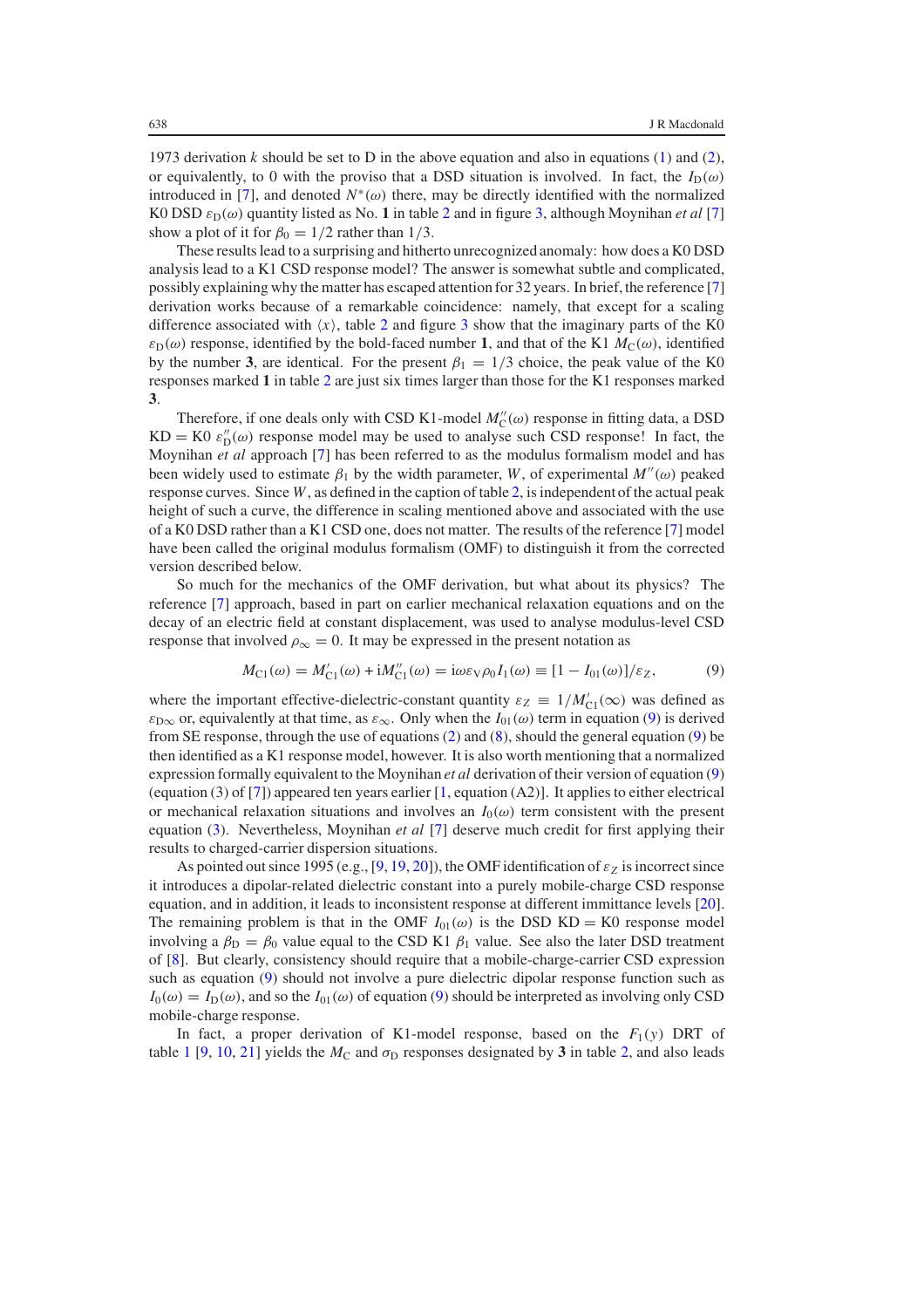to just the above equation [\(9\)](#page-9-0) result, but with a different explicit expression for  $\varepsilon_Z$  in the CSD situation, as well as an  $I_{01}(\omega)$  result associated only with mobile charge. Because the OMF was incorrectly associated with  $\varepsilon_D$ , itself directly derived from DSD SE temporal response, it is tempting but incorrect to associate the  $k = 1$  K1-model  $I_1(\omega)$  directly with SE response by using equations [\(2\)](#page-3-0) and [\(8\)](#page-8-2). In fact, accurate calculations of  $\phi_1(t)$  response using equation (2) with  $\beta_1 = 1/3$  lead to appreciably different behaviour which only reduces to SE response in the long-time limit. In actual calculations of K1 frequency response, it is more appropriate to use its DRT in equation [\(3\)](#page-3-2) than to use equation [\(9\)](#page-9-0) because of inaccuracies in the calculation of  $1 - I_{01}(\omega)$  at low frequencies.

The macroscopic equation [\(9\)](#page-9-0) derivation of  $M_{C1}(\omega)$  is consistent with the 1973 pioneering continuous-time-random-walk microscopic theoretical analysis of Scher and Lax [\[22\]](#page-15-18), which, with a minor addition [\[21\]](#page-15-17) and the specific choice of  $SE \phi(t)$  temporal response, also leads to the CSD K1 model of equation [\(9\)](#page-9-0). The latter, especially with the theoretically predicted value of  $\beta_1 = 1/3$  [\[14,](#page-15-9) [17\]](#page-15-12), the UN model, is the only available one justified by both macroscopic and microscopic approaches that yields excellent fits of both the real and imaginary parts of experimental frequency-response data for homogeneous materials.

<span id="page-10-1"></span>When the OMF analysis is corrected as above, resulting in the corrected modulus formalism (CMF) CSD K1 model, one finds that the appropriate expression for  $\varepsilon_Z$  is

$$
\varepsilon'_{\rm Cl}(\infty) \equiv \varepsilon_{\rm Cl\infty} = (\sigma_0/\varepsilon_{\rm V})/\langle \tau^{-1} \rangle_1 \equiv \varepsilon_{\rm Ma}/\langle x^{-1} \rangle_1 = \varepsilon_{\rm Ma} \langle x \rangle_{01} = [\gamma N(qd)^2/(6k_{\rm B}\varepsilon_{\rm V})]/T.
$$
\n(10)

<span id="page-10-0"></span>The high-frequency-limiting effective dielectric constant,  $\varepsilon_{C1\infty}$ , associated entirely with mobile-charge effects, is likely to arise from the short-range vibrational and librational motion of caged ions. Here  $\varepsilon_{\text{Ma}} \equiv \sigma_0 \tau_o / \varepsilon_v$ , involving the mobile-charge  $\sigma_0$  and  $\tau_o$  parameters. The quantity *N* is the maximum mobile-charge number density;  $\gamma$  is the fraction of charge carriers of charge  $q$  that are mobile;  $d$  is the rms single-hop distance for a hopping entity, and  $k<sub>B</sub>$  is the Boltzmann constant.

## **6.** Effects of  $\varepsilon_{D\infty}$

Since the effects of  $\varepsilon_{\text{D}\infty}$  on frequency response were purposely omitted from the above basicresponse analyses, it is important to discuss these effects since they may be of great importance in the analysis of actual experimental data. The endemic high-frequency-limiting quantity  $\varepsilon_{\text{D}\infty}$ is frequency independent in the range of usual immittance spectroscopy measurements. For the un-normalized DSD situation, one writes  $\varepsilon_D(\omega) = \varepsilon_{D\infty} + \Delta \varepsilon_D I_D(\omega)$  with  $\varepsilon_{D\infty}$  and  $\Delta \varepsilon_D$ taken as separate fitting parameters. It reduces to the normalized Kohlrausch K0 = KD  $\varepsilon_{\text{D}}(\omega)$ response discussed above when  $\varepsilon_{D\infty}$  is set to zero and  $\Delta \varepsilon_D$  to unity.

For the important CSD situation in the usual absence of DSD, the effects of  $\varepsilon_{\text{D}\infty}$  are generally more complicated because mobile-charge dispersion leads to a new high-frequencylimiting capacitative contribution, the  $\varepsilon_{C1\infty} \equiv \varepsilon'_C(\infty)$  quantity of equation [\(10\)](#page-10-1), when the data are best represented by the  $k = 1$   $F_1(y)$  DRT. The total high-frequency-limiting dielectric constant is then  $\varepsilon_{\infty} = \varepsilon_{C1\infty} + \varepsilon_{D\infty}$  [\[19,](#page-15-15) [21\]](#page-15-17). For the CMF UN model,  $\varepsilon_{C1\infty}$  is just  $6\varepsilon_{Ma}$ , and for the normalization used above,  $\varepsilon_{\text{Ma}} = 1$ .

Data fitting with a composite CSD model involving a free dielectric-constant parameter,  $\varepsilon_x$ , in parallel with the response of a K1 or UN model leads to an estimate of  $\varepsilon_x = \varepsilon_{\text{D}\infty}$  and an estimate of  $\varepsilon_{C1\infty}$  then follows from those of  $\rho_0$  and  $\tau_o$ . Since  $\varepsilon'_C(\infty) = 0$  for the  $k = 0$  K0 model, the presence of a free  $\varepsilon_x$  parameter in a composite K0 fitting model, the CK0, must necessarily lead to an estimate of  $\varepsilon_{\infty}$ . If the data are most appropriately fitted by a  $k = 1$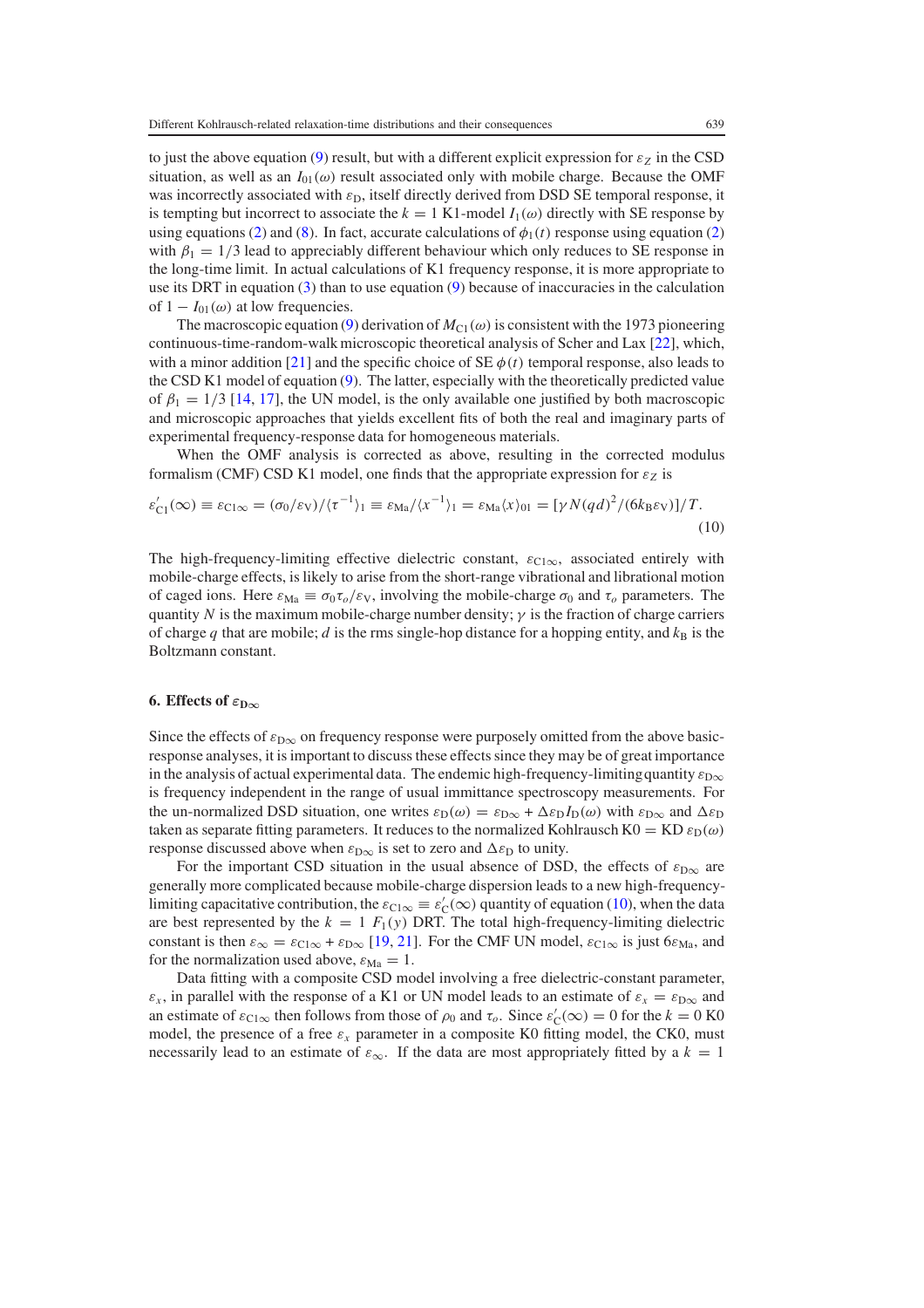<span id="page-11-0"></span>

**Figure 6.** Demonstration of the effect of non-zero  $\varepsilon_{\text{D}\infty}$  values on normalized  $M''_{\text{C}}$  response for the CK0 model, showing the approach to full Debye response as  $\varepsilon_{D\infty}$  increases.

model, however, then the K0  $\varepsilon_{\infty}$  estimate will be that of  $\varepsilon_{\infty} = \varepsilon_{C1\infty} + \varepsilon_{D\infty}$ . Otherwise, it follows that the  $\varepsilon_{\infty}$  estimate is that of  $\varepsilon_{\text{D}\infty}$  alone.

The OMF approach [\[7\]](#page-15-4) uses the CSD K1 fitting model but does not recognize the need for a separate  $\varepsilon_x$  fitting parameter and the existence of  $\varepsilon_{C1\infty}$ . Therefore, the OMF  $\varepsilon_z$  of equation [\(10\)](#page-10-1) is forced during fitting to be an estimate of  $\varepsilon_{\infty}$ , not just  $\varepsilon_{\text{Cl}\infty}$ , and it will thus improperly involve the DSD quantity  $\varepsilon_{D\infty}$ . In consequence, when the expression for the  $\langle x \rangle$ <sub>01</sub> quantity of equation [\(5\)](#page-3-3) is used in equation [\(10\)](#page-10-1), an incorrect estimate of  $\beta_1$  will be obtained. Therefore, the experimentally inconsistent and theoretically inappropriate OMF approach should never be used for fitting and for the estimation of  $\beta_1$ .

Figure [6](#page-11-0) shows the results of including  $\varepsilon_{D\infty}$  in a composite CSD model, the CK0, one where the K0-model parameters are all normalized as in figures  $3$  and  $4$ . Since  $M''_C$  response is commonly used and plotted in both the OMF and CMF approaches, it is of most interest to show results at this immittance level, both for K0 and K1 models. As figures [3](#page-6-1) and [6](#page-11-0) indicate, there is no peaked response present for the K0 model alone because  $\varepsilon_{\infty} = 0$ , and such response only appears for non-zero  $\varepsilon_{D\infty}$ . We see that as  $\varepsilon_{D\infty}$  increases, more and more of the response on the high-frequency side of the peak becomes of Debye character and thus more of the original high-frequency curve with a slope of  $-2/3$  is replaced by response with a slope of −1. For data of this kind, estimation of  $\beta$  (= $\beta$ <sub>1</sub>) by the OMF peak-width approach would show this quantity increasing from the present actual  $\beta_0$  value of  $1/3$  for very small  $\varepsilon_{\text{D}\infty}$  towards a value of unity for large  $\varepsilon_{\text{D}\infty}$ .

The somewhat similar K1-model results of figure [7](#page-12-0) are of more interest because of the finding that most CSD data are best fitted with a composite K1 or UN model, the CK1 or CUN, as discussed above. Here  $r_{DC} \equiv \varepsilon_{D\infty}/\varepsilon_{C1\infty}$  is the most important response quantity. As it increases from zero, once again any OMF  $\beta_1$  estimate, which we will denote by  $\beta_{1M}$  to recognize this Moynihan approach, will increase from its appropriate value of  $1/3$  when  $r_{DC}$ is small towards unity as  $r_{DC}$  increases. The complex-plane plots of figure  $8(a)$  $8(a)$  show such a progression very clearly.

As discussed earlier [\[14\]](#page-15-9), as  $r_{\text{DC}}$  increases the basic UN part of the response becomes a smaller and smaller relative part of the total response, one that becomes dominated by simple Debye response involving  $\rho_0$ ,  $\varepsilon_{D\infty}$ , and their relaxation time,  $\tau_M \equiv \rho_0 \varepsilon_{D\infty}$ . It is usually found that  $\varepsilon_{\text{D}\infty}$  is nearly constant or increases slowly with increasing temperature while equation [\(10\)](#page-10-1)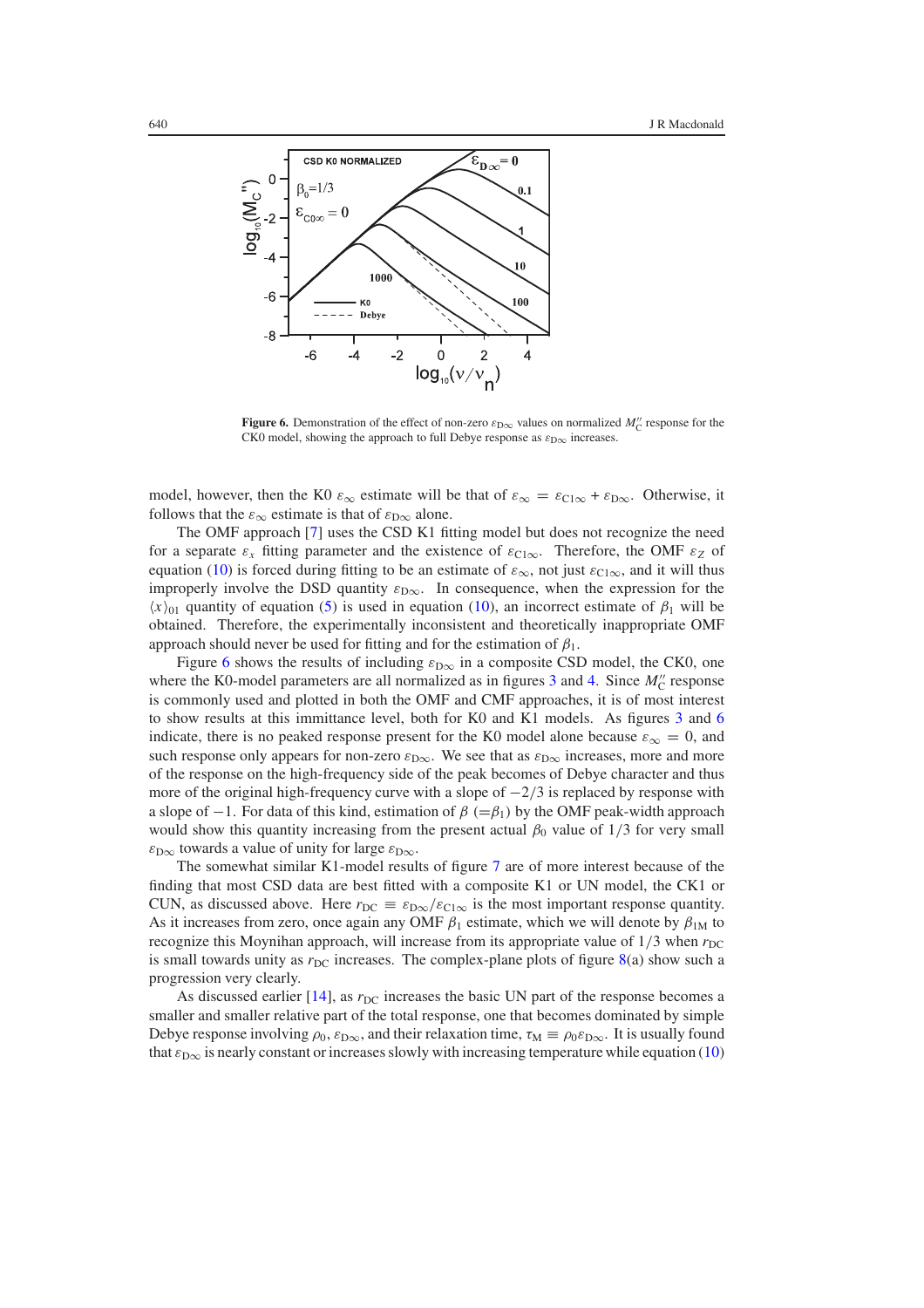<span id="page-12-0"></span>

<span id="page-12-1"></span>**Figure 7.** Demonstration of the effect of a non-zero  $r_{DC} \equiv \varepsilon_{D\infty}/\varepsilon_{C1\infty}$  ratio on normalized  $M''_C$ response for the CK1 = CUN model, showing the slow approach to overall Debye response as the ratio increases.



**Figure 8.** (a) Exact complex-plane M-level normalized response curves using the CUN model for various values of  $r_{DC} \equiv \varepsilon_{D\infty}/\varepsilon_{C1\infty}$ . The top curve is that for pure dielectric Debye response, appropriate when  $\varepsilon_{C1\infty} = 0$ , and the bottom one applies for the  $\varepsilon_{D\infty} = 0$ , a pure conductive-<br>system K1 situation. (b) The line connects  $\beta_{1M}$  values, obtained from original-modulus-formalism system K1 situation. (b) The line connects  $\beta_{1M}$  values, obtained from original-modulus-formalism (OMF) fitting of exact CUN-model data with the CMF ratio  $\varepsilon_{\infty}/\varepsilon_{C1\infty} = 1 + r_{DC}$ . Its equation is  $\log_{10}(\varepsilon_{\infty}/\varepsilon_{C1\infty}) = \sum_{k=0}^{3} a_k (\beta_{1M})^k$ , where  $a_0 = -2.7689$ ;  $a_1 = 12.652$ ;  $a_2 = -15.844$ ; and  $a_3 = 8.4510.$ 

indicates that for full dissociation, where *N* is temperature independent,  $\varepsilon_{C1\infty}$  is proportional to  $1/T$ . Thus, one expects that  $r_{DC}$  should usually increase as *T* increases [\[19\]](#page-15-15). Further, we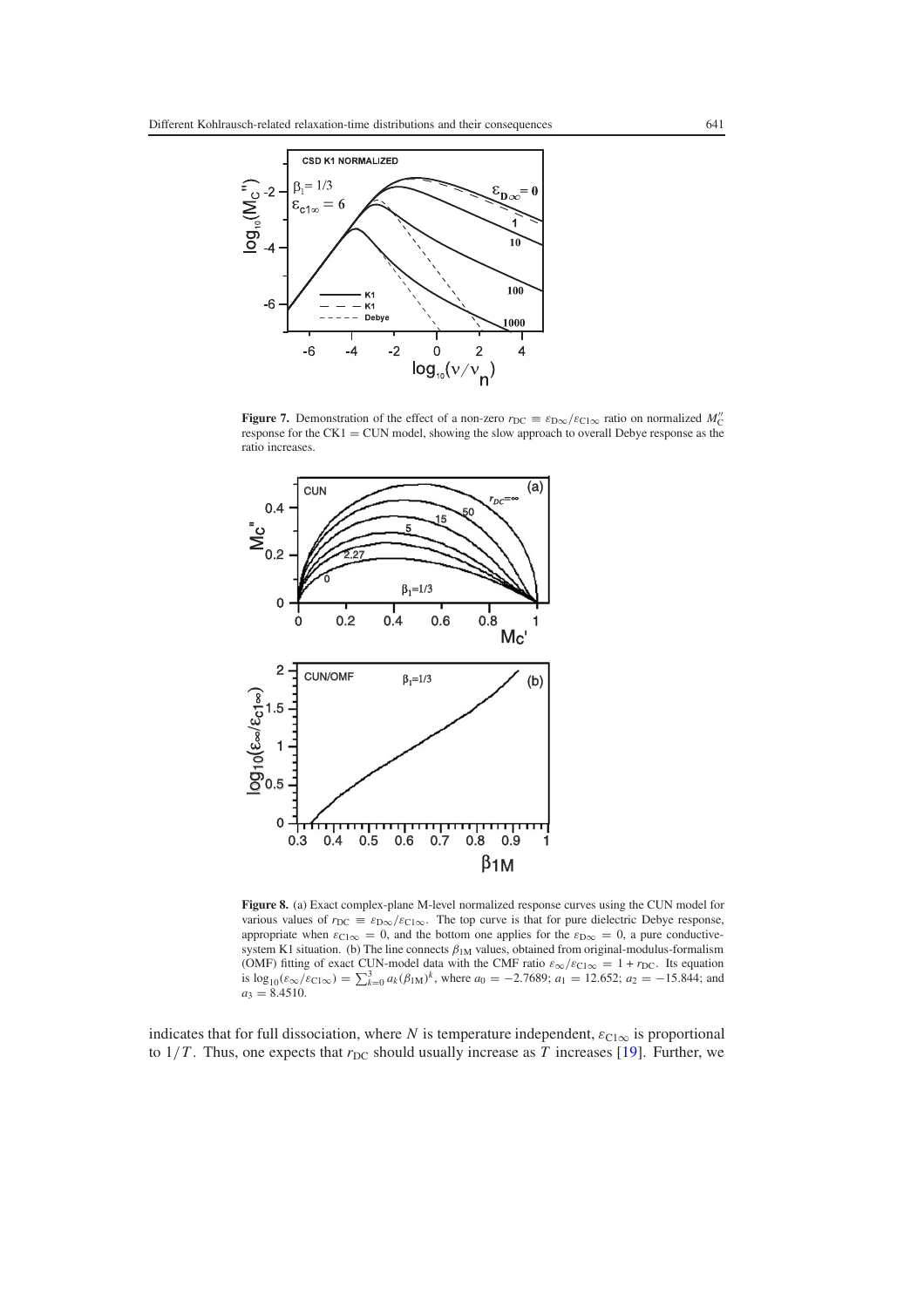expect *N* to be proportional to the relative ionic concentration, again leading to decreasing  $\varepsilon_{C1\infty}$  and to increasing  $r_{DC}$  as the concentration diminishes [\[14,](#page-15-9) [19\]](#page-15-15). Thus, in both cases, one expects that  $\beta_{1M}$  will increase towards unity, as observed [\[16,](#page-15-11) [19,](#page-15-15) [23\]](#page-15-19).

Because the OMF is properly inapplicable, the above dependences of  $\beta_{1M}$  on temperature and charge-carrier concentration should not be significant, but because hundreds of OMF fits and  $\beta_{1M}$  estimates have been published since 1973, it is still of interest to show their connection with predictions of the widely applicable CUN fitting model. The line of figure [8\(](#page-12-1)b) may be used when a value of  $\beta_{1M}$  is available to obtain a rough estimate of the CUN ratio  $\varepsilon_{\infty}/\varepsilon_{C1\infty} = 1 + r_{DC}$ , and a more accurate estimate may be obtained using the polynomial-fit equation listed in the figure caption. For situations where an original data set is unavailable for a CUN fit but where OMF-fit estimates of both  $\beta_{1M}$  and  $\varepsilon_{\infty M}$  are known, using  $\varepsilon_{\infty M}$  as an approximation for  $\varepsilon_{\infty}$ allows one to obtain estimates of the associated CUN  $\varepsilon_{\text{Cl}\infty}$  and  $\varepsilon_{\text{D}\infty}$  values from the present graphical results without further fitting. An example is discussed in the next section.

# <span id="page-13-0"></span>**7. A data-fitting example**

In order to illustrate some important features of OMF and CMF fits of CSD data,it is particularly appropriate to show and discuss fitting results for the  $Li_2O·Al_2O_3·2SiO_2$  (LAS) data set, first analysed in 1973 by Moynihan and associates in [\[7\]](#page-15-4). These authors did not show a log–log plot of  $M'$  and only plotted results for  $v \ge 1$  Hz. Thus, the curvature of the  $M'$  response apparent at the lowest frequencies in figure  $9(a)$  $9(a)$  did not appear in their results. Such curvature indicates the presence of electrode polarization effects [\[15\]](#page-15-10), ones not accounted for in [\[7\]](#page-15-4). As the figure shows, a complex-nonlinear-least-squares CUNS-model fit using the LEVM program led to excellent agreement with both the real and imaginary parts of the modulus-level data over the full data range. The composite CUNS fitting model included a series constant-phase element to model such effects, and they have been shown to frequently influence the high-frequency region of the data as well as the low-frequency one [\[15\]](#page-15-10).

The curves identified as K1-U in figure [9\(](#page-14-0)a) are the result of an OMF fit without correction for electrode effects. In order to obtain results similar to those shown in figure 2 of [\[7\]](#page-15-4), this fit was carried out using unity weighting, one that emphasizes the large over the small parts of the data. Note its failure to match the data at its high-frequency end, a defect also apparent in figure 2 of [\[7\]](#page-15-4). Such discrepancies have been widely observed in OMF fitting and were characterized as 'endemic' in [\[7\]](#page-15-4). Over the years many unconvincing explanations for such behaviour have been proposed, but, as comparison of the two fits shown in figure [9\(](#page-14-0)a) indicates, electrode polarization is the proper explanation.

The Moynihan *et al* OMF fit of the LAS data led to the estimated parameter values  $β_{1M} = 0.47, τ<sub>o</sub> = 4.0 × 10<sup>-4</sup> s, ε<sub>∞</sub> = 9.09, and ε<sub>0</sub> = 25–35. For comparison, the$ parameter estimates obtained from the complex K1-U fit of figure [9\(](#page-14-0)a) were  $\beta_1 = 0.447$ ,  $\tau_o = 3.87 \times 10^{-4}$  s,  $\varepsilon_{\infty} = 8.99$ ,  $\varepsilon_0 = 35.6$ , and  $\rho_0 = 1.22 \times 10^9$  Ω cm. When this fit was repeated including electrode-polarization parameters and proportional weighting, more appropriate parameter estimates were  $\beta_{1M} = 0.468$ ,  $\tau_o = 3.83 \times 10^{-4}$  s,  $\varepsilon_{\infty} = 9.15$ ,  $\varepsilon_0 = 32.3$ , and again  $\rho_0 = 1.22 \times 10^9$  Ω cm.

Parameter estimates obtained from the CUNS-P modulus level fit of figure [9\(](#page-14-0)a) were  $\beta_1 = 1/3$  fixed,  $\tau_o = 4.37 \times 10^{-5}$  s,  $\varepsilon_{\infty} = 8.84$ ,  $\varepsilon_0 = 33.5$ ,  $\varepsilon_{\text{D}\infty} = 6.098$ ,  $\varepsilon_{\text{C1}\infty} = 2.738$ , and  $\rho_0 = 1.22 \times 10^9 \Omega$  cm. When  $\beta_1$  was free to vary as well, the CK1S-model results were  $\beta_1 = 0.343$ ,  $\tau_o = 5.39 \times 10^{-5}$  s,  $\varepsilon_{\infty} = 8.86$ ,  $\varepsilon_0 = 33.1$ ,  $\varepsilon_{\text{D}\infty} = 5.83$ ,  $\varepsilon_{\text{C1}\infty} = 3.03$ , and  $\rho_0 = 1.08 \times 10^9$   $\Omega$  cm, and the overall fit was equally good. Fitting at the conductivity level led to a slightly worse fit with  $\beta_1 = 0.347$ ,  $\tau_o = 5.84 \times 10^{-5}$  s,  $\varepsilon_{\infty} = 8.92$ ,  $\varepsilon_0 = 32.8$ ,  $\varepsilon_{\text{D}\infty} = 5.78$ ,  $\varepsilon_{\text{Cl}\infty} = 3.13$ , and  $\rho_0 = 1.09 \times 10^9$   $\Omega$  cm. The closely similar parameter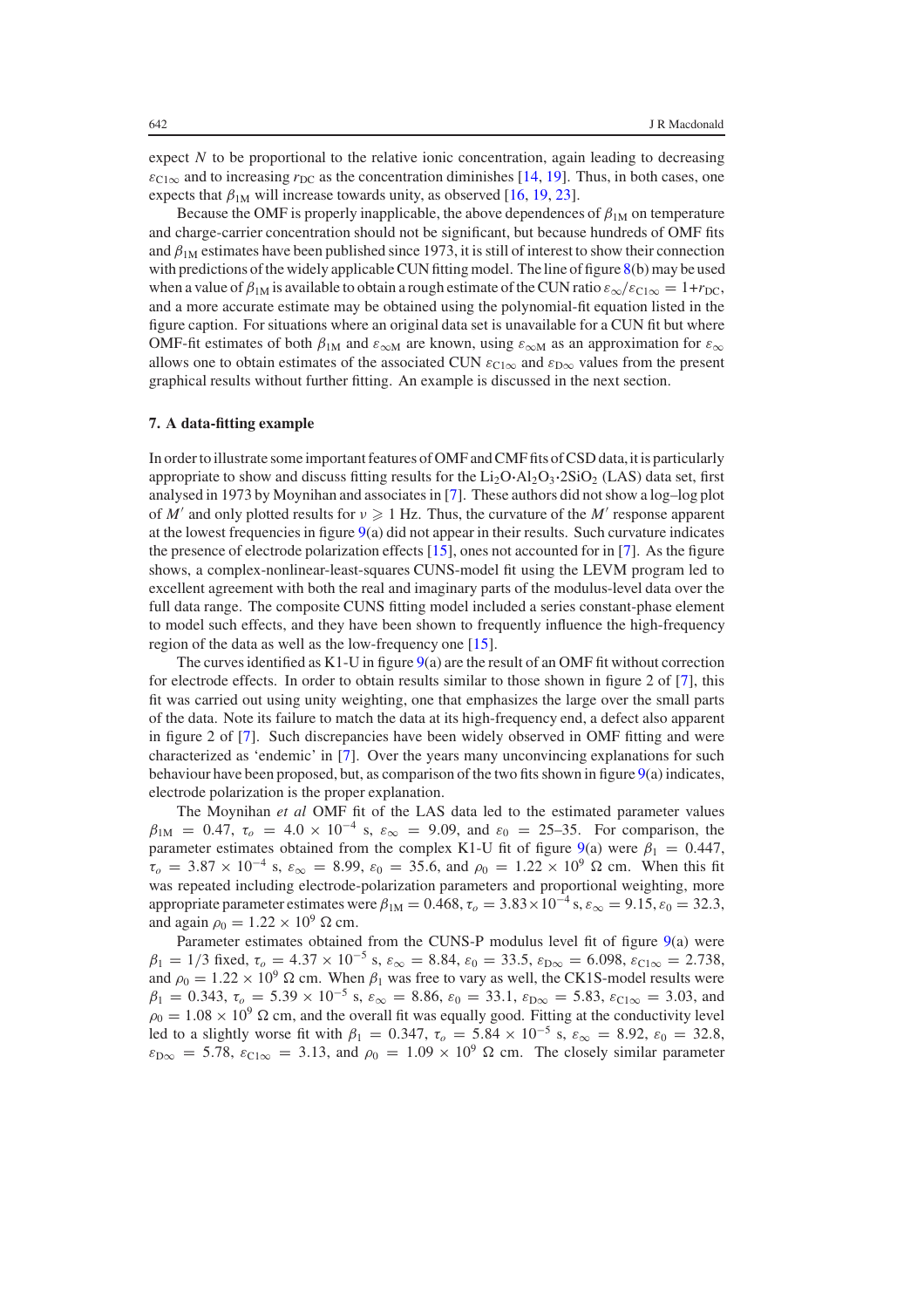<span id="page-14-0"></span>

**Figure 9.** (a) Original Li<sub>2</sub>O·Al<sub>2</sub>O<sub>3</sub>·2SiO<sub>2</sub> (LAS) data and CK1S complex fit results with  $\beta_1 = 1/3$ fixed (the CUNS model) and proportional weighting; and an OMF K1 complex fit with unity weighting and  $\beta_1 = \beta_{1M}$  free to vary. (b) Extrapolated responses of the CUNS-model and the CUN-model using the fit parameters obtained from the CUNS fitting of (a), showing both low- and high-frequency effects of electrode polarization, here represented by S, a series constant-phaseelement (SCPE) addition to the CUN model.

estimates are a good indication of the consistency of the data and the appropriateness of the fitting model.

Finally, fitting of the imaginary part of the conductivity with  $\varepsilon_{D\infty}$  fixed yielded the estimates  $\beta_1 = 0.337$ ,  $\tau_o = 4.94 \times 10^{-5}$  s,  $\varepsilon_{\infty} = 8.72$ ,  $\varepsilon_0 = 34.0$ ,  $\varepsilon_{\infty} = 5.78$  fixed,  $\varepsilon_{C1\infty} = 2.94$ , and  $\rho_0 = 1.09 \times 10^9$   $\Omega$  cm. This fit was not quite as good as that when both real and imaginary parts of the conductivity were simultaneously fitted, but it led to a  $\beta_1$ estimate even closer to 1/3. The fit was worse when  $\varepsilon_{D\infty}$  was fixed at 0 but led to the estimate  $\beta_1 = 0.331$ . The reason for holding  $\varepsilon_{D\infty}$  fixed when the composite fitting model involves a series electrode-polarization model is discussed in [\[15\]](#page-15-10). As discussed in [\[20\]](#page-15-16), the extreme differences between the OMF  $M''$  estimate of  $\beta_1 = 0.468$  and the  $\sigma'$ -fit estimate of 0.33 or 0.34 are a clear indication of the inappropriateness and inconsistency of the OMF approach.

When the OMF  $\beta_{1M}$  estimate of 0.468 is used in the graph of figure [8\(](#page-12-1)b), one obtains an estimate of  $\varepsilon_{\infty}/\varepsilon_{\text{Cl}\infty}$  of about 3.16, leading, when the estimated value of  $\varepsilon_{\infty M} = 9.15$  is used, to the estimate  $\varepsilon_{\text{Cl}\,\infty} \simeq 2.89$ . When the interpolation formula listed in figure [8\(](#page-12-1)b) is used instead, one obtains  $\varepsilon_{\text{Cl}\infty} \simeq 2.59$ , a fairly poor estimate of the actual CUNS-model result of 3.13. The resulting  $\varepsilon_{\text{D}\infty}$  estimate of 6.56 is somewhat larger than the probable value of 6.1.